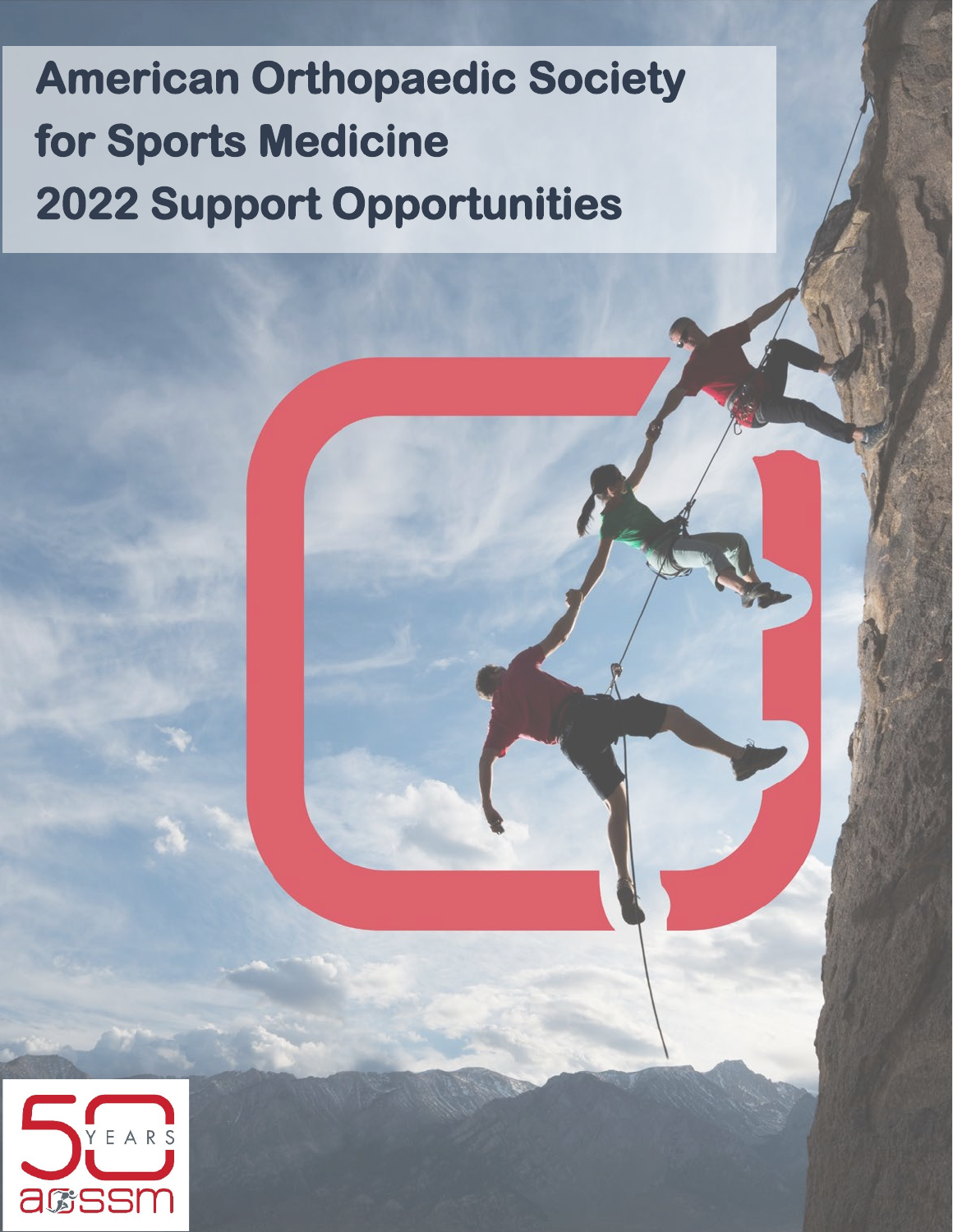# *Engage with AOSSM members, sports medicine Fellows and other healthcare professionals*

In 2022, the American Orthopaedic Society for Sports Medicine is celebrating 50 years of serving the sports medicine community. Be a part of the celebration by promoting your organization and building brand awareness with AOSSM activities throughout the year.

Partnering with AOSSM offers you unparalleled access to orthopaedic sports medicine professionals. Doing so in 2022 brings even better visibility, as AOSSM marks its 50<sup>th</sup> Anniversary, highlighted by a celebration at the 2022 Annual Meeting, July 13-17 in Colorado Springs, CO.

Let AOSSM help you reach your customers to share the latest technologies in the diagnosis, prevention, treatment and rehabilitation of sports injuries.

## *Support opportunities are available year-round*

#### **Live Educational Activities**

- 2022 Annual Meeting, the premier educational event in orthopaedic sports medicine
- 2022 Fellows Course
- 2022 Surgical Skills Courses (spring and fall)

#### **Research Support**

- Steven P. Arnoczky Young Investigator Grant
- Sandy Kirkley Clinical Outcomes Research Grant

#### **Industry Awards**

- Excellence in Research Award
- Fellows Best Clinical Science Award
- Fellows Best Basic Science Award
- Bart Mann Award for the Advancement of Sports Medicine Science

#### **And more!**

For information about these opportunities and to create a customized package, contact: **Melanie Stanton, CAE, CFRE, DES Director of Development & Individual Giving Direct**: 847.655.8651 **Email**: [melanie@aossm.org](mailto:melanie@aossm.org)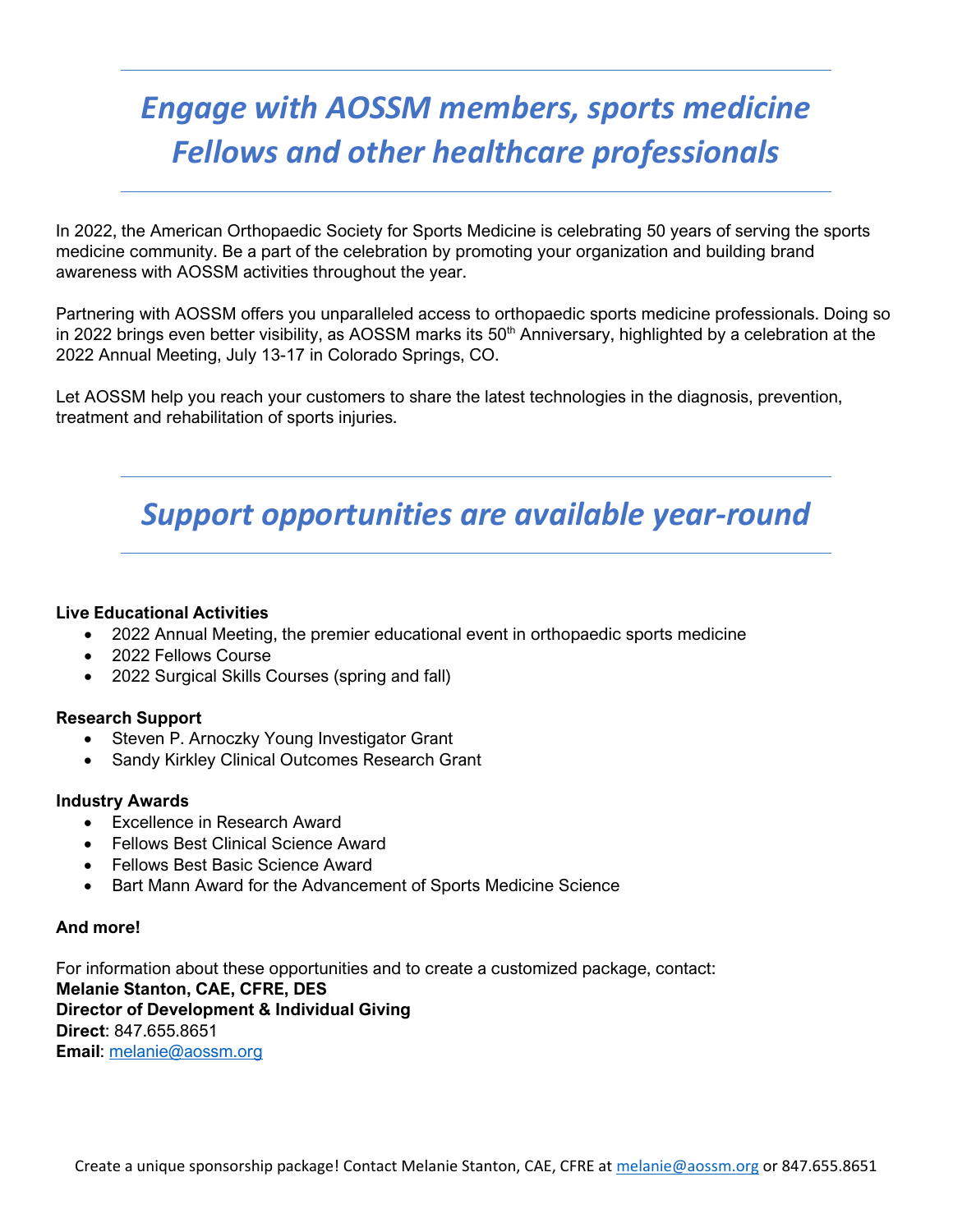

### **AOSSM Annual Meeting**

- $\triangleright$  More than 2,200 participants including the top sports medicine surgeons
- $\triangleright$  Nearly 48% of participants work in a private setting and are decision-makers
- $\triangleright$  Global participation
- $\triangleright$  More than 20 hours of accredited medical education
- $\triangleright$  Dedicated time for industry activities and exhibits

| Opportunity<br><b>Description</b>                  |                                                                                                                                                                                                                                                                                                                                                                                                                                                             | Investment                                                                                 | <b>Commitment</b><br><b>Deadline</b> |
|----------------------------------------------------|-------------------------------------------------------------------------------------------------------------------------------------------------------------------------------------------------------------------------------------------------------------------------------------------------------------------------------------------------------------------------------------------------------------------------------------------------------------|--------------------------------------------------------------------------------------------|--------------------------------------|
| <b>General Session</b><br><b>Educational Grant</b> | Approximately, 2,000 attendees gather each day to<br>hear the top paper and invited speaker<br>presentations. Provide an educational grant and<br>your organization will be publicly recognized from<br>the podium, in signage outside the General Session<br>room and in annual meeting promotional materials.<br>- Thursday: ACL<br>- Saturday: Rotator Cuff and Biceps<br>- Saturday: Complex Shoulder Instability<br>- Sunday: The Aging Athlete - Knee | \$10,000                                                                                   | June 1, 2022                         |
| <b>Game Changers</b>                               | Meeting attendees all gather to hear about practice-<br>changing information from the field. Game Changers<br>deliver ideas or procedures that will shift the<br>paradigm of sports medicine.<br>- Friday Session: TEAMS Multi-center Research                                                                                                                                                                                                              | \$12,000                                                                                   | June 1, 2022                         |
| <b>Final Program</b>                               | Place an ad to drive traffic to your exhibit booth,<br>encourage attendees to attend your session or<br>celebrate the AOSSM 50th Anniversary!<br>The program includes details about the scientific<br>program and meeting logistics. Available as a print<br>piece and distributed digitally, everybody at AOSSM<br>Annual Meeting references the program many times<br>throughout the conference. Full-page displa<br>available.                           | \$7,500 for<br>internal page<br>\$8,500 for<br>inside front<br>cover and for<br>back cover | May 15, 2022                         |
| <b>Instructional Course</b>                        | These early-morning sessions providing an in-depth<br>look at a variety of topics in the form of case-based<br>studies or didactic lectures. Sponsors of Instructional<br>Courses are provided two complimentary<br>registrations per sponsored course.                                                                                                                                                                                                     | \$6,000                                                                                    | June 1, 2022                         |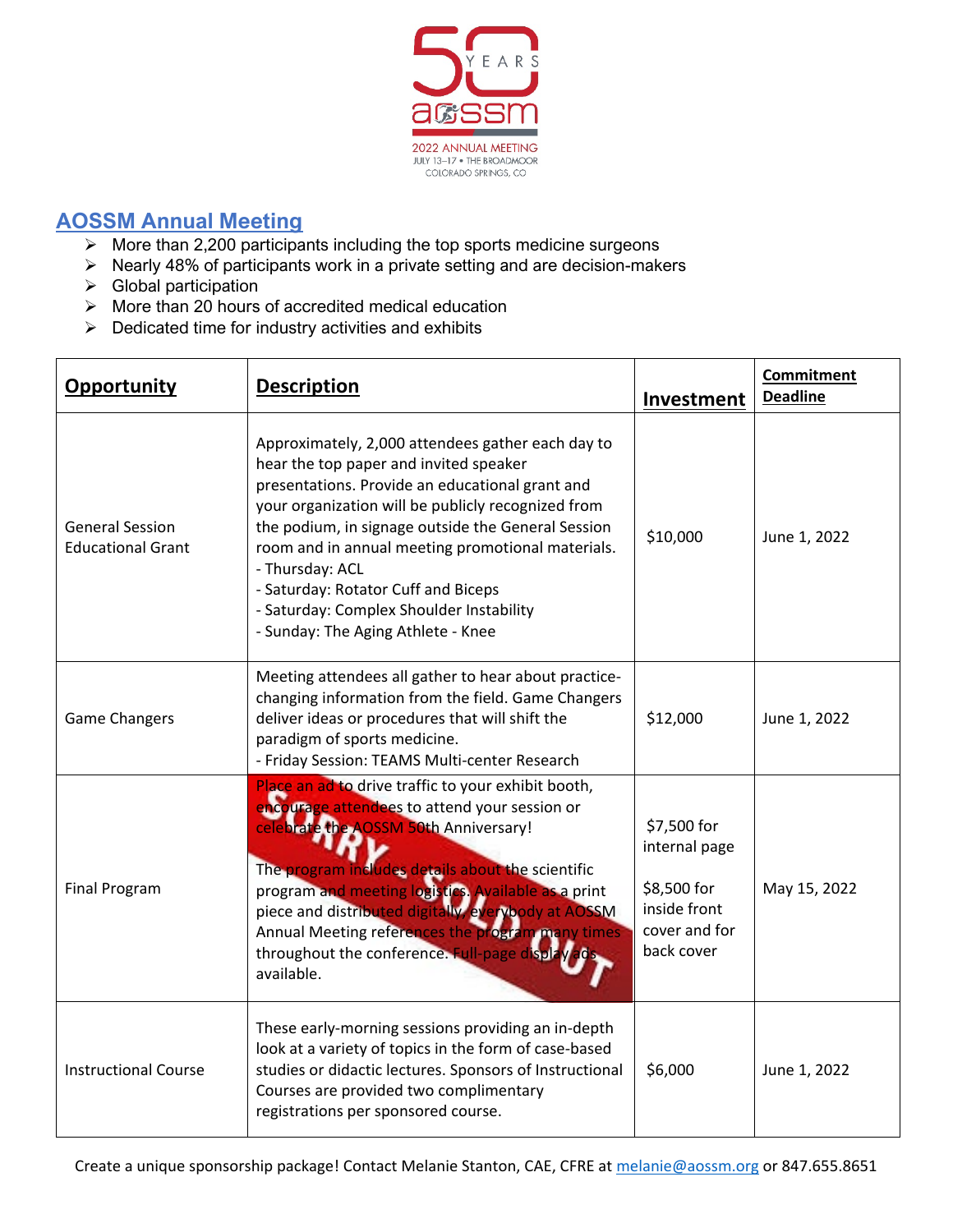| <b>Description</b>                                                                                                  |                                                                                                                                                                                                                                                                                                                                                                                                          |                                        |                               |
|---------------------------------------------------------------------------------------------------------------------|----------------------------------------------------------------------------------------------------------------------------------------------------------------------------------------------------------------------------------------------------------------------------------------------------------------------------------------------------------------------------------------------------------|----------------------------------------|-------------------------------|
| <b>Opportunity</b>                                                                                                  |                                                                                                                                                                                                                                                                                                                                                                                                          | Investment                             | Commitment<br><b>Deadline</b> |
| <b>Presidential Guest</b><br>Speaker: Clark Kellogg,<br>lead basketball analyst<br>for CBS and former NBA<br>player | All meeting participants gather to be inspired by the<br>Presidential Guest Speaker every year. This year,<br>James Franklin has been invited to speak on<br>"Building Teams and the Care of the Student<br>Athlete".                                                                                                                                                                                    | \$20,000                               | May 31, 2022                  |
| WiFi                                                                                                                | Support this high-visibility opportunity to have the<br>name and logo of your organization or a featured<br>product appear on the splash page when attendees<br>log on to use the convention center WiFiC                                                                                                                                                                                                | \$20,000                               | June 30, 2022                 |
| <b>Welcome Reception</b><br>(Thursday evening)                                                                      | The official kick-off to the Annual Meeting, held at a<br>premier venue, and a great way to network with old<br>and new colleagues. Sponsors will be recognized<br>with signage at the event and in all annual meeting<br>promotional materials.                                                                                                                                                         | \$50,000<br>exclusive<br>\$20,000 each | May 13, 2022                  |
| Saturday Night Family<br>Event                                                                                      | Always a highly anticipated event, attendees and<br>their families will enjoy an evening of fun and<br>entertainment. Thousands of people attend this<br>closing-night party. Sponsors will be recognized with<br>signage at the event and in all annual meeting<br>promotional materials.                                                                                                               | \$50,000                               | May 13, 2022                  |
| <b>Charging Station</b>                                                                                             | Charging kiosk allows attendees to recharge their<br>devices while checking email and working. Counters<br>with cords will be available in the registration or the<br>exhibit area and branded with your organization or<br>product name and logo. Sponsor has the option to<br>provide attendees with branded screen cleaner<br>available at the charging station (cleaner may<br>supplied by sponsor). | \$22,000                               | May 13, 2022                  |
| <b>Registration Bag</b>                                                                                             | Provide attendees with a backpack that is used every<br>day of the meeting and features your company name<br>and logo alongside the AOSSM logo. AOSSM works<br>with you to select the bag and AOSSM manages the<br>order.                                                                                                                                                                                | \$6,000 plus<br>the cost of the<br>bag | May 13, 2022                  |
| <b>Badge Lanyards</b>                                                                                               | <b>EXCLUSIVE SPONSORSHIP: Have your company logo</b><br>appear on annual meeting neck lanyards, alternating<br>with the AO SSM logo. All attendees receive a<br>Muth the AU borning your logo with Dride U                                                                                                                                                                                               | \$15,000                               | May 13, 2022                  |
| Hotel Key Cards                                                                                                     | <b>EXCLUSIVE SPONSORSHIP: Have your company logo</b><br>appear on hotel key cards given to all annual<br>meeting attendees staying at the headquarters<br>hotel. Key cards are used every day and your<br>company logo will be prominently featured.                                                                                                                                                     | \$15,000                               | May 13, 2022                  |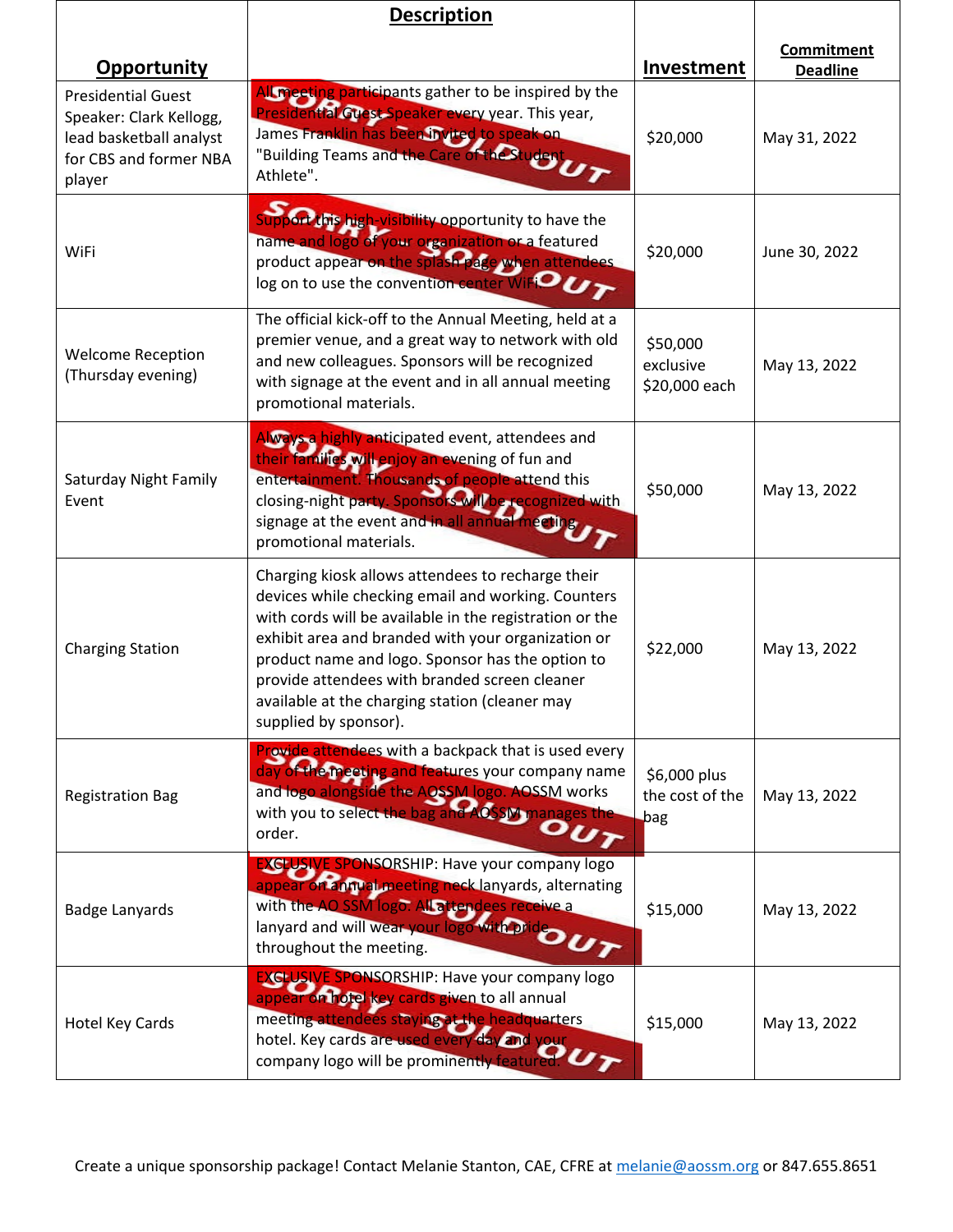| Opportunity                                               | <b>Description</b>                                                                                                                                                                                                                                                                                                                                                           | Investment                                                                                           | <b>Commitment</b><br><b>Deadline</b> |
|-----------------------------------------------------------|------------------------------------------------------------------------------------------------------------------------------------------------------------------------------------------------------------------------------------------------------------------------------------------------------------------------------------------------------------------------------|------------------------------------------------------------------------------------------------------|--------------------------------------|
| <b>AOSSM Donor</b><br>Lounge                              | Top AOSSM individual donors are invited to kick back and<br>relax in our donor lounge where snacks and beverages will<br>be provided. Sponsor this oasis and have your name and logo<br>on signage inside and outside the room and an organization<br>representative is invited to stay in the room to engage<br>donors.                                                     | \$28,000                                                                                             | June 30, 2022                        |
| <b>Meeting App</b>                                        | The Annual Meeting app is where attendees go to find all of<br>the current information about concurrent sessions, exhibit<br>hall activities, sponsors, meetings, awards, social events and<br>more. Secure this sponsorship and receive:<br>Splash page ad<br>Two banner ads<br>Banner ad in the app launch email sent to attendees<br>Your logo on app signage onsite      | \$12,000                                                                                             | June 1, 2022                         |
| <b>Meeting App</b><br><b>Banner Ad</b>                    | The Annual Meeting app is a high-visibility tool used by<br>attendees. Feature your banner ad on the app, compatible<br>with all devices.                                                                                                                                                                                                                                    | \$1,500                                                                                              | June 1, 2022                         |
| <b>Push Notice</b>                                        | LIMITED AVAILABILITY: Send a message to meeting<br>attendees through the conference app. Invite them to visit<br>your booth, congratulate award winners, highlight a new<br>product line -- the possibilities are endless! (Message will<br>first be approved by AOSSM).                                                                                                     | \$2,500                                                                                              | July 8, 2022                         |
| Keystone Theater                                          | 30-minute session to offer meeting attendees a<br>deep-dive into your latest product or service for the sports<br>medicine community. Keystone Theaters are located in the<br>Exhibit Hall in a high-traffic area. Presentations are limited to<br>two per session and will be available on Thursday, Friday and<br>Saturday, during the mid-morning break and during lunch. | \$8,000                                                                                              | May 13, 2022                         |
| <b>ONLY ONE</b><br>LEFT!<br>Live Surgery<br>Demonstration | AOSSM is bringing the OLC Mobile Lab back to our exhibit<br>floor. The lab can accommodate up to 30 people inside the<br>lab and additional viewing will be offered in a seating area<br>outside the lab which includes a viewing screen. Companies<br>can live-stream the demo to their exhibit booth for an<br>additional fee.                                             | 30-minute<br>demo:<br>\$12,000 plus<br>materials<br>60-minute<br>demo:<br>\$18,000 plus<br>materials | May 13, 2022                         |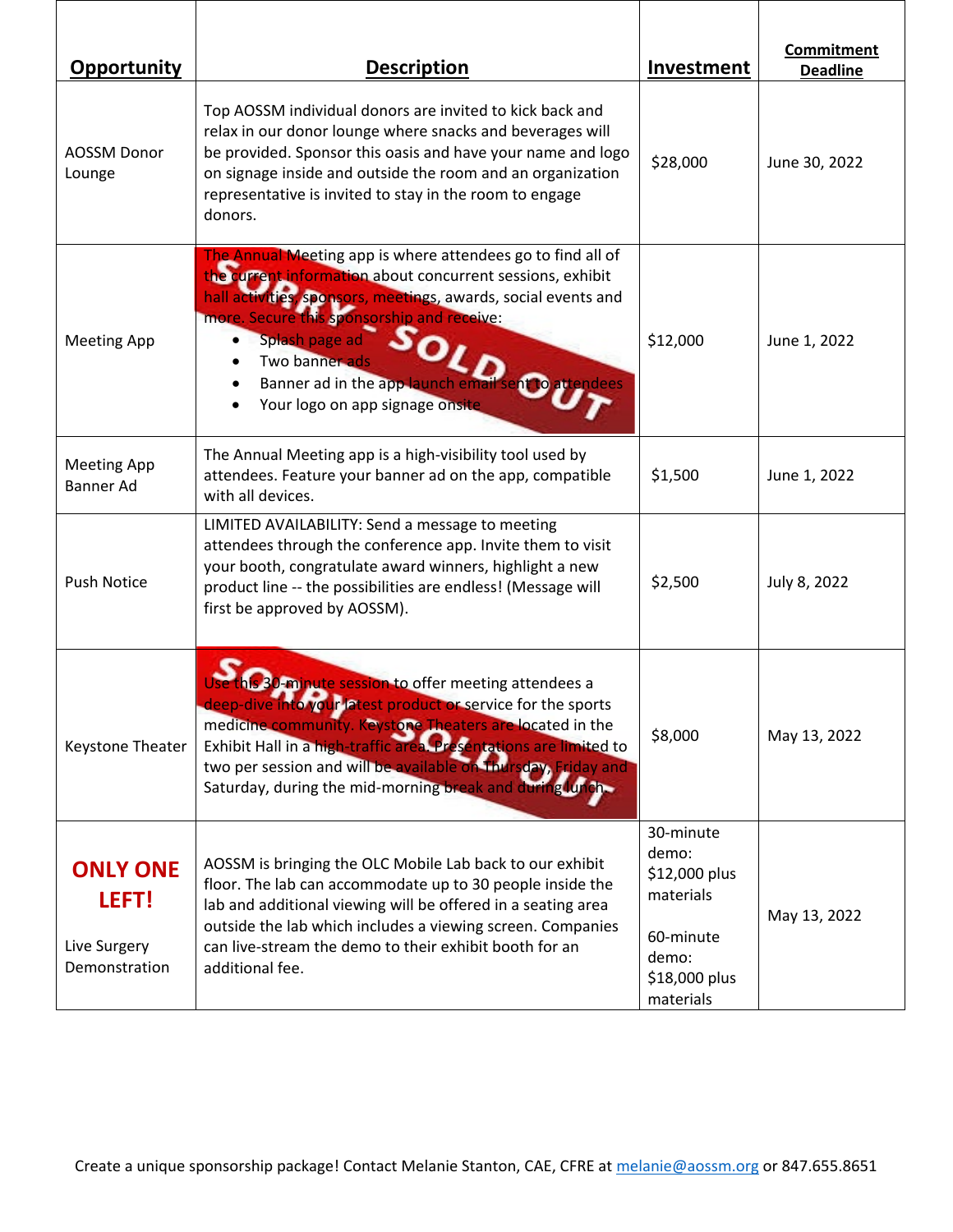| <b>Opportunity</b>                                           | <b>Description</b>                                                                                                                                                                                                                                                                                                                                                                                                                                                                                                                                                     | Investment                                                              | Commitment<br><b>Deadline</b> |
|--------------------------------------------------------------|------------------------------------------------------------------------------------------------------------------------------------------------------------------------------------------------------------------------------------------------------------------------------------------------------------------------------------------------------------------------------------------------------------------------------------------------------------------------------------------------------------------------------------------------------------------------|-------------------------------------------------------------------------|-------------------------------|
| Daily Email<br>Update<br><b>SATURDAY</b><br><b>AVAILABLE</b> | Reach all AOSSM Annual Meeting attendees! Choose one<br>day or feature your organization every day of the meeting.<br>Daily sponsorship includes a click-thru banner ad on the<br>email that meeting attendees receive every morning,<br>highlighting the special events of the day.                                                                                                                                                                                                                                                                                   | \$3,500 per<br>day or all four<br>days for<br>\$12,000                  | June 1, 2022                  |
| Digital Ad                                                   | Your digital product ad will appear on three screens along<br>the path that meeting attendees will follow to visit the<br>exhibit hall, grab a coffee and network. Choose to include<br>your ad as part of a rotation with other organizations or<br>secure all three screens for three days with an exclusive<br>sponsorship.                                                                                                                                                                                                                                         | \$12,000<br>exclusive<br>(3 screens<br>Thur - Sat) or<br>\$1,500 per ad | June 1, 2022                  |
| Registration<br>Sponsor                                      | EXCLUSIVE OPPORTUNITY: This high-impact, high-visibility<br>opportunity includes a click-thru banner ad on the AOSSM<br>Annual Meeting registration page and a click-thru banner<br>ad on the emails sent to meeting registrants (registration<br>confirmation, check-in reminders and show updates). For a<br>small additional fee, your organization's logo will be<br>included on a custom screen saver on every public-facing<br>kiosk in the registration area and on a wrap surrounding the<br>registration stands -- See Annual Meeting Registration<br>Kiosks. | \$35,000                                                                | January 25, 2022              |
| <b>Annual Meeting</b><br><b>Registration Kiosks</b>          | Your organization's logo will be included on a custom<br>screen saver on every public-facing kiosk in the registration<br>area and on a wrap surrounding the registration screen.                                                                                                                                                                                                                                                                                                                                                                                      | \$5,000, plus<br>production<br>costs                                    | May 2, 2022                   |
| <b>Exhibit Tracker</b><br>Email                              | Reach attendees after the show: The Exhibit Tracker Email<br>is a personalized email that is sent to all attendees<br>following the meeting. The email thanks them for<br>participating and includes a list of booths they visited. Your<br>banner will display for every attendee, even if they did not<br>scan their badge at your booth.                                                                                                                                                                                                                            | \$3,500                                                                 | June 30, 2022                 |
| <b>Exhibit Hall Aisle</b><br>Signs                           | EXCLUSIVE OPPORTUNITY: Put your message where<br>everybody will see it: on the aisle signs that attendees use<br>to navigate the Exhibit Hall. Double-sided signs will hang<br>prominently below the numbered aisle signs so you can<br>drive attendees to your booth. Production, installation and<br>dismantling costs are not included and will be quoted.                                                                                                                                                                                                          | \$20,000                                                                | May 2, 2022                   |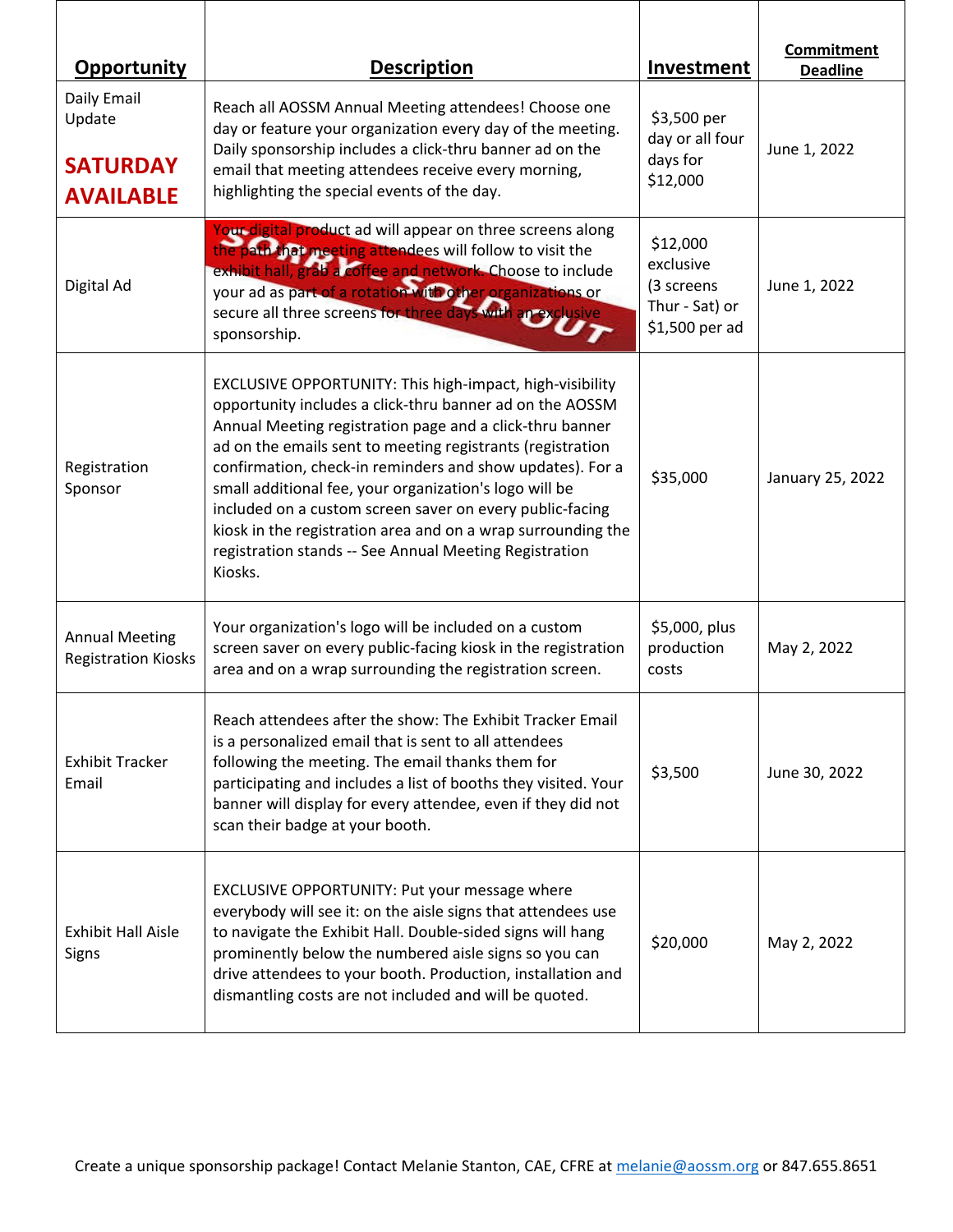| <b>Opportunity</b>                                        | <b>Description</b>                                                                                                                                                                                                                                                                                                                                                                                                                                                                                                                                                                                                                                                   | Investment                                 | Commitment<br><b>Deadline</b> |
|-----------------------------------------------------------|----------------------------------------------------------------------------------------------------------------------------------------------------------------------------------------------------------------------------------------------------------------------------------------------------------------------------------------------------------------------------------------------------------------------------------------------------------------------------------------------------------------------------------------------------------------------------------------------------------------------------------------------------------------------|--------------------------------------------|-------------------------------|
| <b>JUST</b><br><b>ADDED!</b><br>Transportation<br>Package | This package provides great visibility for all meeting<br>attendees. AOSSM provides signage at shuttle bus stops at<br>the Broadmoor Resort and at the partner hotels. Sponsor<br>logo will be included on the printed bus schedules and on<br>the digital schedules.<br>Sponsor may provide a promotional video which will play on<br>a loop during all times buses are running - including during<br>runs to/from the Flying W Ranch where all meeting<br>attendees will participate in Family Night.<br>Sponsors may provide, at their own expense, flyers and/or a<br>gift item which AOSSM will place on each seat during the<br>return trip from Family Night. | \$40,000<br>exclusive or<br>\$9,000 shared | May 2, 2022                   |
| <b>Podcast Theater</b>                                    | Have your branding on the structure and your company's<br>name announced as a sponsor. The podcast theater will be<br>active during all four days of the meeting.                                                                                                                                                                                                                                                                                                                                                                                                                                                                                                    | \$15,000                                   | May 2, 2022                   |
| Unique<br>Advertising<br>Packages                         | Interested in branded floor clings, banners and other eye-<br>catching advertising? Let us create a package designed to<br>fulfill your vision.                                                                                                                                                                                                                                                                                                                                                                                                                                                                                                                      | Pricing varies                             | May 30, 2022                  |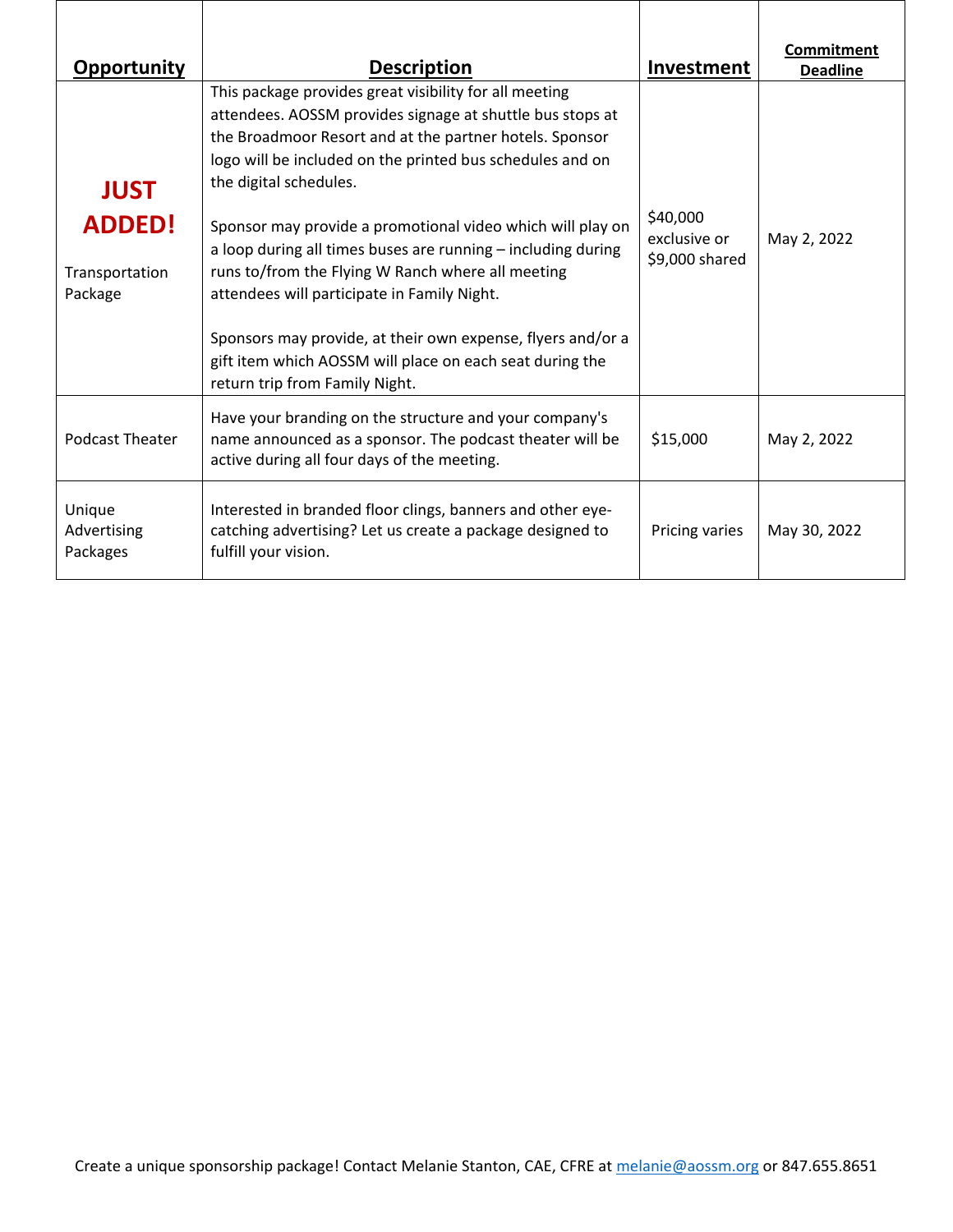| <b>AOSSM Golf Tournament</b> |                                                                                                                                                                                                                             |                                            |                               |
|------------------------------|-----------------------------------------------------------------------------------------------------------------------------------------------------------------------------------------------------------------------------|--------------------------------------------|-------------------------------|
| Opportunity                  | <b>Description</b>                                                                                                                                                                                                          | Investment                                 | Commitment<br><b>Deadline</b> |
| <b>Tournament Golf Hole</b>  | Show your support for players! AOSSM will have<br>a tee box sign at your designated hole AND a<br>thank you message will display on each golf cart's<br>screen as players approach the hole. Messages<br>can be customized. | \$600/hole                                 | June 10, 2022                 |
| Drink carts                  | With this premier sponsorship, you can keep<br>players hydrated while they enjoy the green.<br>Your organization name and logo will appear on<br>drink carts placed along the course.                                       | \$5,500<br>sponsorship +<br>cost of drinks | June 10, 2022                 |
| Golf balls                   | All golfers receive a sleeve of golf balls. Have<br>your organizations name and logo printed on the<br>balls as a keepsake for the players.                                                                                 | \$5,000                                    | June 10, 2022                 |

## **Other In-person Education**

| <b>Opportunity</b>                                                                                  | <b>Description</b>                                                                                                                                                                                                                                                                        | Investment                                 | Commitment<br><b>Deadline</b> |  |
|-----------------------------------------------------------------------------------------------------|-------------------------------------------------------------------------------------------------------------------------------------------------------------------------------------------------------------------------------------------------------------------------------------------|--------------------------------------------|-------------------------------|--|
| <b>Surgical Skills Course:</b><br>Pediatric Adolescent<br><b>Sports Medicine</b><br>April 8-9, 2022 | A collaboration between AOSSM and the Pediatric<br>Orthopaedic Society of North America, this course<br>features experts in pediatric sports medicine and<br>practical hands-on lab experience. Your<br>sponsorship includes a 15-minute presentation<br>and an exhibit table at the OLC. | \$17,500<br>Exhibit table only:<br>\$7,500 | March 18, 2022                |  |
| <b>Fellows Course:</b><br><b>July 2022</b>                                                          | This bootcamp style course includes lab and<br>didactic experiences for incoming sports medicine<br>fellows. Your sponsorship includes an exhibit table<br>and a 15-minute presentation during the program.                                                                               | \$17,500                                   | June 17, 2022                 |  |
| <b>Surgical Skills Course:</b><br>November 2022                                                     | A collaboration between AOSSM and the Women's<br>FORUM, this course features engagements with<br>experts in sports medicine and practical hands-on<br>lab experience. Your sponsorship includes a 30-<br>minute presentation and an exhibit table at the<br>OLC.                          | \$17,500<br>Exhibit table only:<br>\$7,500 | October 3, 2022               |  |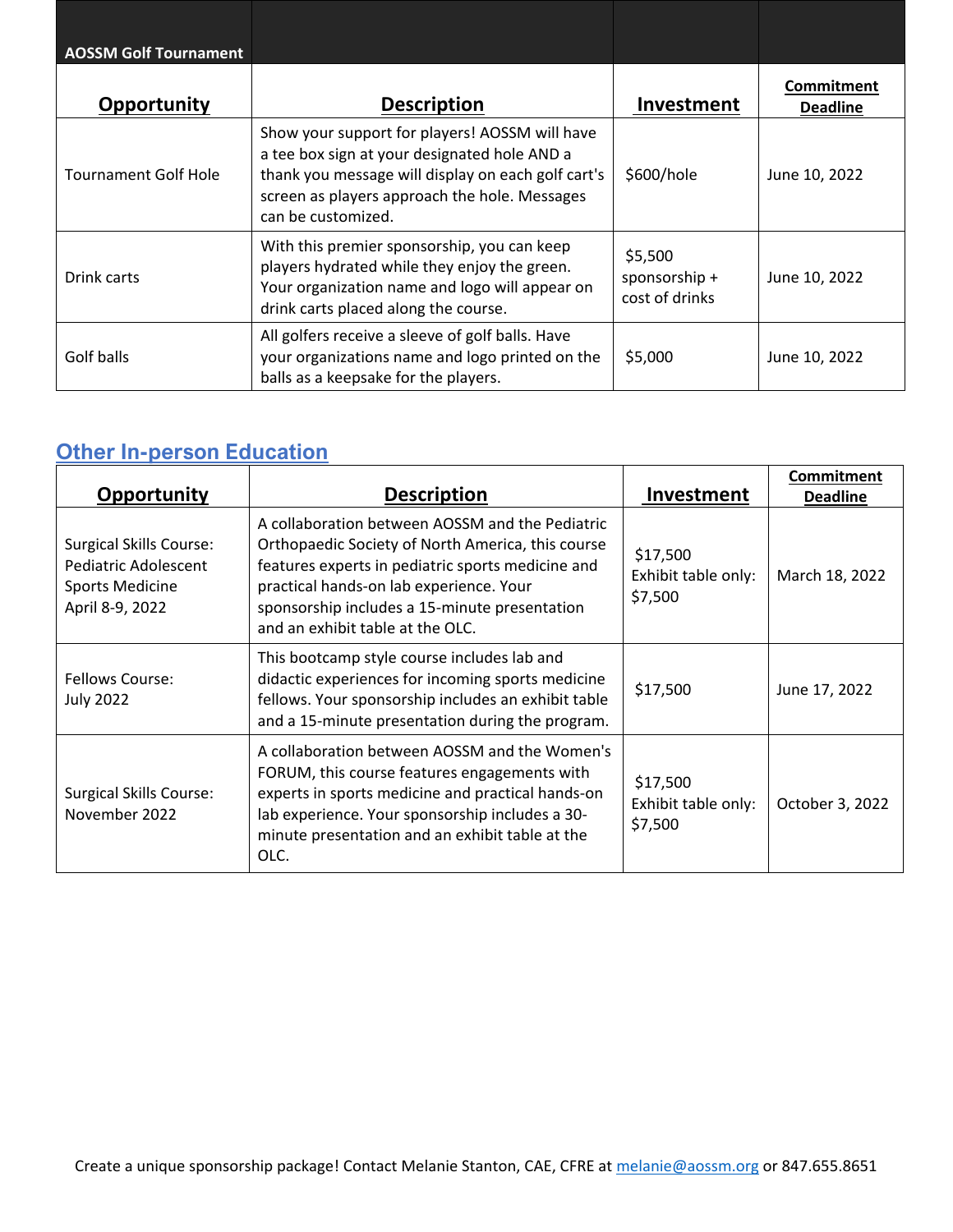## **Awards**

| Opportunity                                                                        | <b>Description</b>                                                                                                                                                                                                                                                          | Investment | <b>Commitment</b><br><b>Deadline</b> |
|------------------------------------------------------------------------------------|-----------------------------------------------------------------------------------------------------------------------------------------------------------------------------------------------------------------------------------------------------------------------------|------------|--------------------------------------|
| <b>Excellence in Research</b><br>Award                                             | The Excellence in Research Award is given annually<br>by the Research Committee to the best full-length<br>manuscript submitted by a primary author under<br>the age of 40 at the time of the Annual Meeting.                                                               | \$2,000    | June 1, 2022                         |
| <b>Fellows Best Clinical</b><br>Science                                            | The Fellow Research Awards are given annually by<br>the Fellowship Committee to the best research<br>submitted by abstract for the AOSSM Annual<br>Meeting from a sports medicine fellow. The<br>awards are given in two categories, Clinical Science<br>and Basic Science. | \$1,500    | June 1, 2022                         |
| <b>Fellows Best Basic</b><br>Science                                               | The Fellow Research Awards are given annually by<br>the Fellowship Committee to the best research<br>submitted by abstract for the AOSSM Annual<br>Meeting from a sports medicine fellow. The<br>awards are given in two categories, Clinical Science<br>and Basic Science. | \$1,500    | June 1, 2022                         |
| Bart Mann Award for the<br><b>Advancement of Sports</b><br><b>Medicine Science</b> | Award honors AOSSM's first Director of Research<br>and is given to AOSSM members who serve as<br>grant application reviewers for the NIH. Reviewers<br>each receive a \$5,000 stipend for this work.                                                                        | \$5,000    | June 1, 2022                         |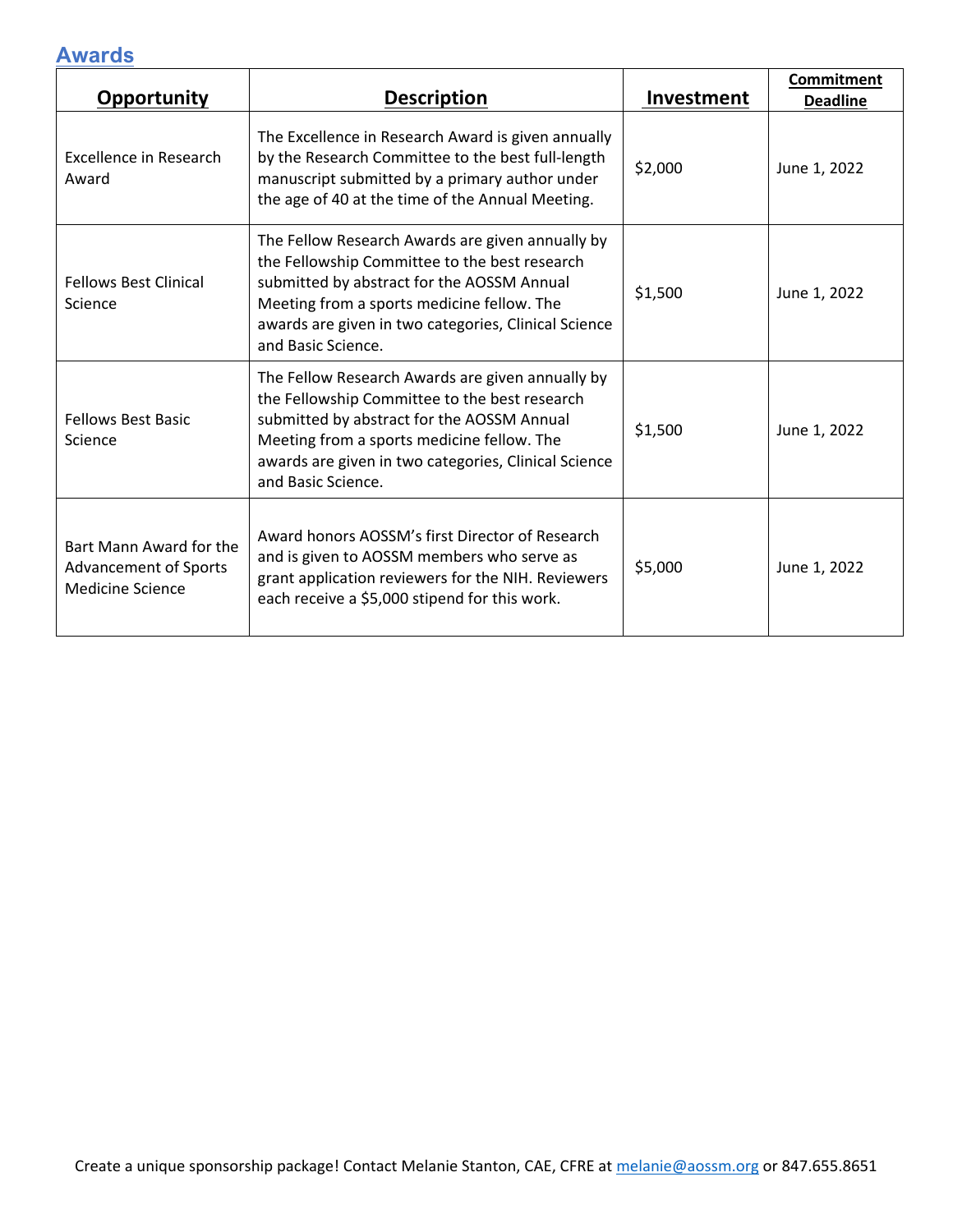## **Other Opportunities**

| <b>Opportunity</b>                                                                             | <b>Description</b>                                                                                                                                                                                                                                                                                                                                                                | Investment                                                                                  | Commitment<br><b>Deadline</b> |
|------------------------------------------------------------------------------------------------|-----------------------------------------------------------------------------------------------------------------------------------------------------------------------------------------------------------------------------------------------------------------------------------------------------------------------------------------------------------------------------------|---------------------------------------------------------------------------------------------|-------------------------------|
| Sports Medicine Update                                                                         | <b>EXCLUSIVE OPPORTUNITY: Sports Medicine Update</b><br>is AOSSM's quarterly publication on all the latest<br>Society news, available resources, and<br>developments within the orthopaedic sports<br>medicine community. The magazine is publicly<br>available on the AOSSM website.<br>As an exclusive sponsor, you will receive a full-<br>page, full-color ad in every issue. | \$20,000                                                                                    | N/A                           |
| <b>Emerging Leaders</b><br><b>Reception and Nightcaps</b><br>Meetings                          | Nightcaps are virtual AOSSM meetings aimed at<br>providing AOSSM members under the age of 45<br>with information to build their practice and<br>\$10,000<br>develop leadership skills. These are informal,<br>relaxed meetings designed for the exchange of<br>ideas.                                                                                                             |                                                                                             | June 1, 2022                  |
| <b>AJSM Webinars</b>                                                                           | The AJSM Webinar Series provides an opportunity<br>for American Journal of Sports Medicine (AJSM)<br>authors to discuss their work with readers with<br>ample time set aside for Q&A.                                                                                                                                                                                             | \$2,500 per<br>webinar or all 4<br>for \$7,500                                              | March 1, 2022                 |
| Easy Reider Podcast                                                                            | AOSSM Executive Editor and AJSM and OJSM<br>Editor-in-Chief Dr. Bruce Reider interviews high<br>profile leaders in the field of orthopaedic sports<br>medicine to delve into their personal stories and<br>explore their insights into the world sports<br>medicine community.                                                                                                    | \$1,000 each or<br>\$10,000/year                                                            |                               |
| Education with a<br>Purpose                                                                    | Have your educational program approved for<br>AOSSM's Education with a Purpose standard. If<br>your application is approved, you are entitled to<br>use the EwaP logo on materials promoting your<br>program and your course will be listed in AOSSM<br>collateral.                                                                                                               | \$5,000 (includes<br>\$250 non-<br>refundable<br>application fee)                           | N/A                           |
| <b>JUST ADDED!</b><br>AOSSM/AAOS Online<br>Orthopaedic Sports<br><b>Medicine Review Course</b> | Available 24-7-365 to help surgeons prepare for<br>the certification and recertification exams, the<br>Orthopaedic Sports Medicine Review Course<br>information page offers a spotlight opportunity.<br>Your sponsorship provides you with a display ad on<br>the review course information page.                                                                                 | \$40,000<br><b>OR</b><br>Bundle with the<br>AOSSM Online<br>Self-Assessment<br>for \$48,000 | N/A                           |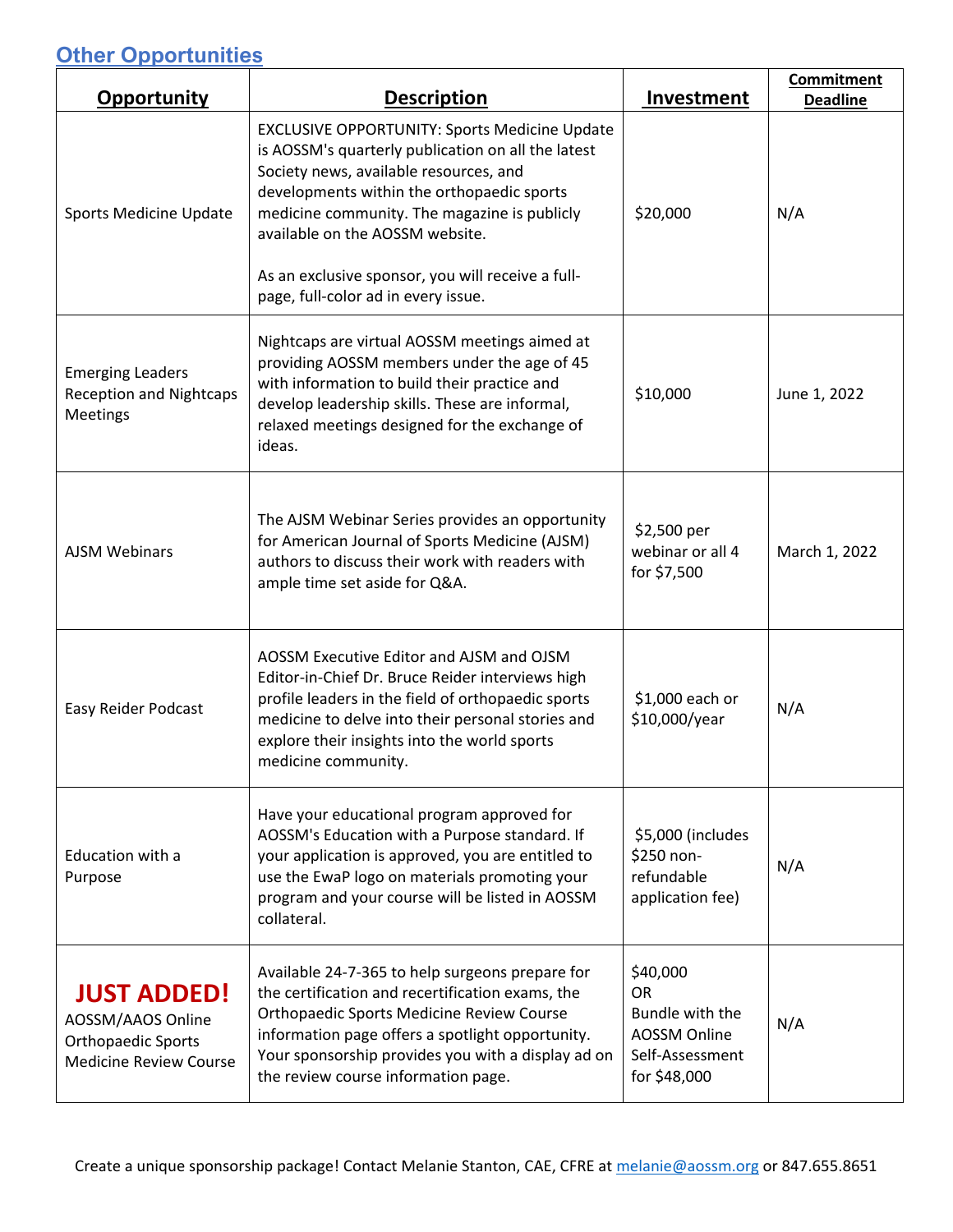# **AOSSM 2022 Sponsorship Benefits**

|                                                                                                                  | <b>Platinum</b> | Gold<br>$$75,000-$ | <b>Silver</b><br>$$25,000 -$ | <b>Bronze</b><br>$$10,000 -$ |
|------------------------------------------------------------------------------------------------------------------|-----------------|--------------------|------------------------------|------------------------------|
|                                                                                                                  | $$100,000 +$    | \$99,999           | \$74,999                     | \$24,999                     |
| Use of Corporate Sponsor logo                                                                                    | ֎               | ֎                  | ֎                            |                              |
| One use of the membership mailing list with pre-approval of<br>use/content shared                                | ֎               |                    |                              |                              |
| Use of the Annual Meeting attendee mailing list                                                                  | ֎               | ֎                  | ֎                            | ֎                            |
| Use of the Specialty Day attendee mailing list                                                                   | ֎               | ֎                  | ֎                            | ֎                            |
| Host an Industry Symposium during the Annual Meeting                                                             | ֎               |                    |                              |                              |
| Logo recognition on Annual Meeting signage                                                                       | Color Logo      | Color Logo         | Black &<br>White Logo        | Name<br>Only                 |
| Logo recognition in Annual Meeting Preliminary and Final<br>Programs                                             | Color Logo      | Color Logo         | Black &<br>White Logo        | Name<br>Only                 |
| Logo recognition on Specialty Day signage                                                                        | Color Logo      | Color Logo         | Black &<br>White Logo        | Name<br>Only                 |
| Hyperlink logo on sportsmed.org - AOSSM's website                                                                | ֎               | ֎                  | ֎                            | Name<br>Only                 |
| Quarterly social media exposure                                                                                  | ֎               | ֎                  |                              |                              |
| Verbal recognition at Board of Directors Dinner during the<br><b>Annual Meeting</b>                              | ֎               |                    |                              |                              |
| Verbal recognition during Specialty Day                                                                          | ֎               |                    |                              |                              |
| Recognition in AOSSM materials throughout the year                                                               | Color Logo      | Color Logo         | Black &<br>White Logo        | Name<br>Only                 |
| Banner ad in Action and Updates Newsletter                                                                       | ֎               | ֎                  |                              |                              |
| Invitations to the Board of Director's Dinner during Annual<br>Meeting                                           | $\overline{2}$  |                    |                              |                              |
| Invitations to the Corporate Advisory Group Meeting in the<br>fall (includes dinner with the Board of Directors) | $\overline{2}$  |                    |                              |                              |
| Opportunity to host a networking event at Annual Meeting                                                         | ֎               | ֎                  | ֎                            | ֎                            |
| Complimentary subscriptions to Sports Medicine Update                                                            | 4               | 4                  | $\overline{2}$               |                              |

*Elite Sponsors (those who commit \$150,000 or more in a single AOSSM fiscal year) may opt to have their website content indexed on the AOSSM site. When healthcare professionals search the AOSSM site, information about Elite Sponsor products, activities and articles will appear alongside AOSSM content.*